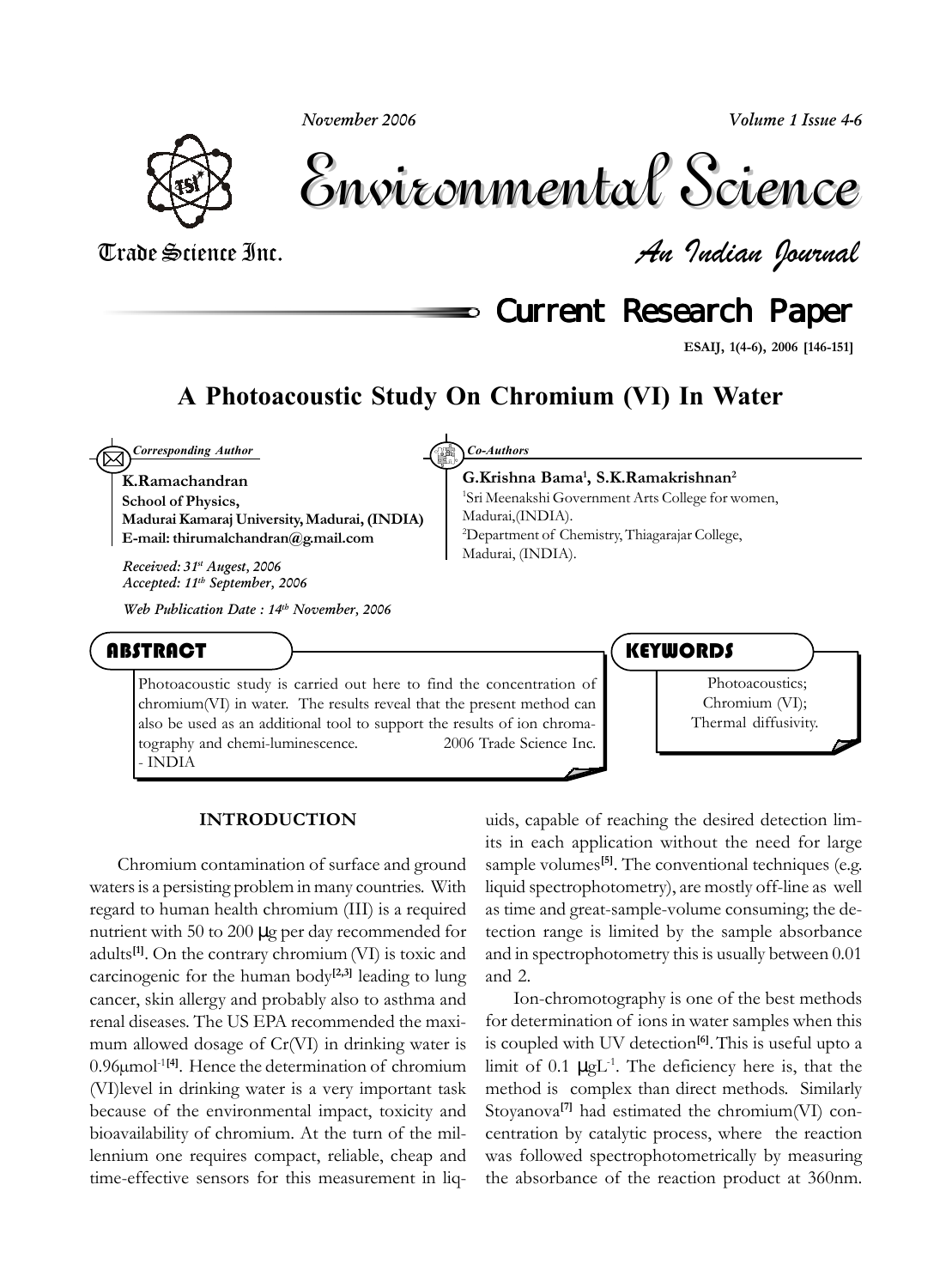#### Current Research Paper ⅁

By drawing a calibration graph for chromium (VI) upto 200 ng mL<sup>-1</sup>, the concentration of Cr(VI) in any sample was found out. Still this method is complex.

So alternative techniques are being attempted to exactly find the concentration of Cr(VI) in water in a simple way. Photothermal (PT) methods have recently been identified for the above mentioned requirements. Among the various types of PT techniques the photoacoustic(PA) method is widely used for measurement of thermal and optical properties of liquids. Recently Lima et al.**[8]** have carried out PA measurements by open photoacoustic cell for the determination of chromium (VI) in water. They have also drawn a calibration graph connecting Cr (VI) concentration and normalized photothermal amplitude by which they could estimate the molar extinction coefficient comparable with optical spectrometry. Here presented a still simpler photoacoustic method to study the Cr (VI) concentration.

The principle of PA effect is based on the lightinduced heat release and subsequent acoustic generation from a material when it is irradiated with modulated optical radiation. The dependence of PA signal on both the thermal and optical properties of the sample makes it a convenient method for the study of materials in different forms. The thermal diffusivity similar to thermal effusivity, is a unique thermal transport property of a material. In the present work the photoacoustic technique is used to measure the thermal diffusivity of chromium (VI)in water for various lower concentration. If a calibration graph connecting the thermal diffusivity and concentration is arrived, then the Cr(VI) in any water can be immediately found out.

#### **Sample preparation**

The samples of Cr(VI) contaminated water of different concentrations are prepared in the laboratory. The glass materials were first cleaned following the standard procedures. Then deionised-distilled water is taken and  $\mathrm{K_2CrO_4}$  is used to prepare a water sample with Cr(VI). A stock standard solution of 0.01 mol/lit Cr(VI) was prepared from potassium chromate by dissolving the stiochiometric of  $\mathrm{K_2CrO}_4$ in 100 ml of deionised water. The experiments were carried out with these solutions containing Cr (VI)

in the range 0.009-0.001 mol /lit. Regular chemical tests were carried out to confirm the presence of Cr (VI) in the water samples.

#### **Ultrasonic measurements**

Ultrasonic methods are being extensively used to study molecular interaction in pure liquids and liquid mixtures. From the knowledge of ultrasonic velocity and density of a liquid, various acoustical parameters such as adiabatic compressibility, molar volume, free volume, internal pressure etc. can be obtained. In general the excess thermodynamic functions such as excess compressibility, molar volume, enthalpy and Gibb's free energy are useful in understanding the nature of molecular interactions**[9]**.

As the ultrasonic measurements are non invasive and proven techniques for such measurements these were also carried out here for the above chromium contaminated solutions. The ultrasonic velocities were measured using an ultrasonic interferometer of fixed frequency 2 MHz.

The resulting ultrasonic velocities measured with this technique are given in TABLE 1. The results indicate that such a low concentration of Cr(VI) cannot be determined efficiently by ultrasonics technique, as there is no change at all in the speed of sound in these water samples and the sonication also has no effect on the Cr(VI) ions.

#### **UV-VIS absorption measurements**

Cr (VI) has a strong uv-visible spectrum with a very large molar absorption co-efficient of 1550 mol-1 dm-3cm-1 at 350 nm**[10]**. In the present work UV-Visible absorption measurements were also observed for chromium (VI) concentration in the range of 0.04 -  $0.5$  mol $L<sup>-1</sup>$  and is given in TABLE 2, for the absorption. From UV-visible absorption no mode could be observed for Cr (VI) concentration below 0.04 mol  $L<sup>-1</sup>$ , even though the mode at around 450 nm

The results of UV-Vis and ultrasonic measurements reveal that, these methods are not efficient tools for determining Cr(VI) in water for lower concentration to a level of  $\mu$ mol<sup>-1</sup>, as such when they are used as independent tools.

#### **Conventional PA theory in liquid**

In liquids, the generation of acoustic waves is

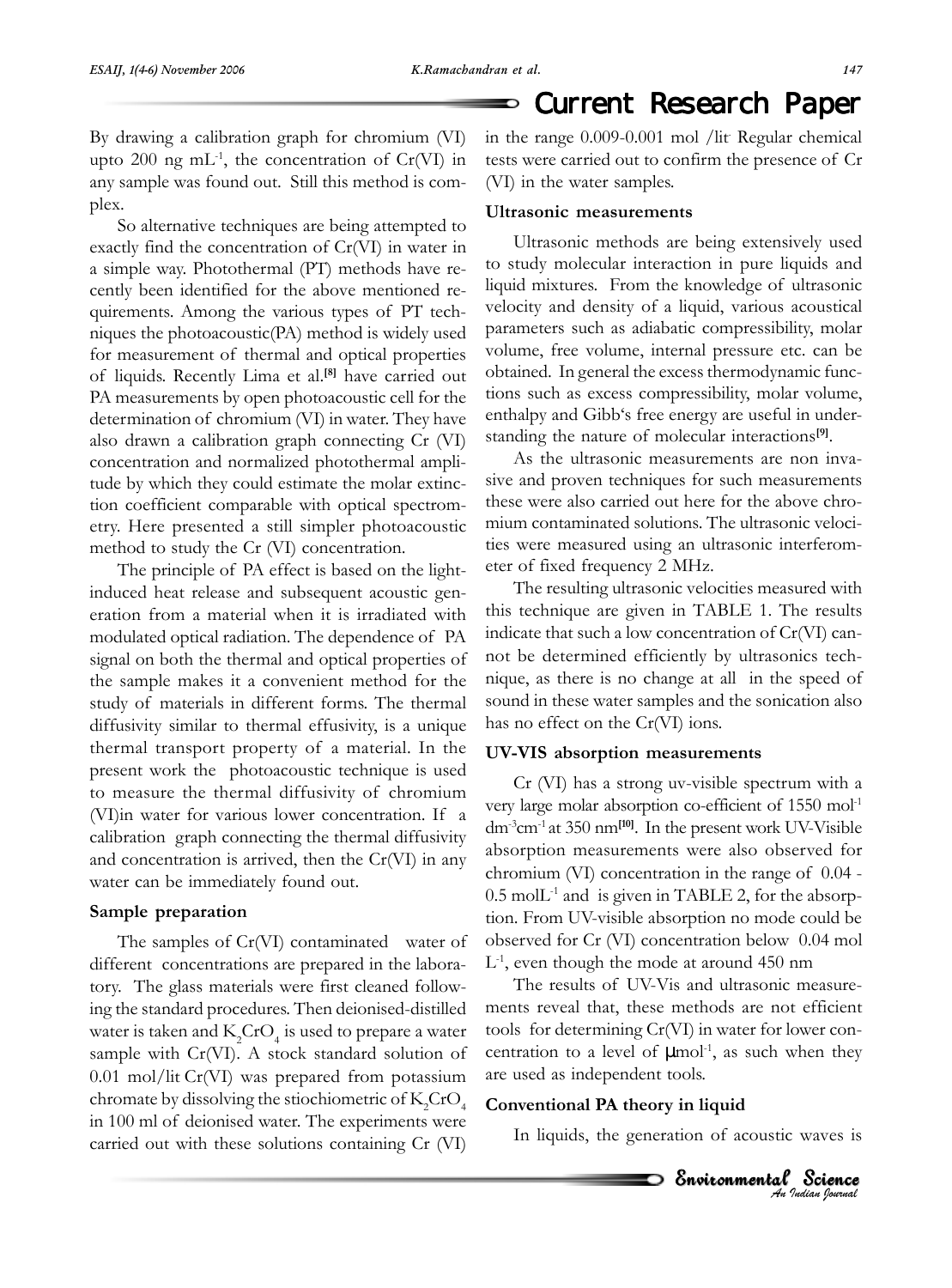# Current Research Paper a

**TABLE 1: Ultrasonic velocity with Cr (VI) concentration**

| Molality(mole/lit) | Ultrasonic velocity m/s |
|--------------------|-------------------------|
| 0.5                | $1564 \pm 9$            |
| 0.05               | $1504 \pm 9$            |
| 0.01               | $1496 \pm 7$            |
| 0.008              | $1500 \pm 8$            |
| 0.007              | 1500±9                  |

TABLE 2: UV-Vis for Cr<sup>6+</sup> for different concentra**tion for a particular absorption.**

| Molality<br>in<br>mol $L$ -1 | Mode due to $Cr^{6+}$<br>(nm) | Absorption<br>(Intensity in arb.units) |
|------------------------------|-------------------------------|----------------------------------------|
| 0.5                          | 491                           | 1.405                                  |
| 0.4                          | 490                           | 1.352                                  |
| 0.3                          | 488                           | 1.249                                  |
| 0.2                          | 485                           | 1.071                                  |
| 0.1                          | 480                           | 0.642                                  |
| 0.07                         | 478                           | 0.472                                  |
| 0.06                         | 477                           | 0.228                                  |
| 0.04                         | 442                           | 0.111                                  |

generally due to two different mechanisms: optical absorption followed by thermal de-excitation, as in thermal expansion and liquid boiling, or non-thermal de-excitation, as in the case of photo chemical process and breakdown. In addition, optical non-absorption such as electrostriction and radiative pressure may also produce acoustic waves. The thermal elastic expansion mechanism is an interesting choice for material characterization and medical diagnosis for a variety of reasons. Firstly, it does not break or change the properties of the object under study. Secondly, it has a linear or a definite relationship with many of the physical parameters of diverse materials. Thirdly, it is non-destructive or non-invasive in application such as materials test and medical diagnosis. Therefore, photoacoustics which is based on thermal elastic expansion becomes an automatic choice.

#### **Photoacoustic spectrometer**

400 W Xe- lamp (Jobin Yvon) is used as the light source. The sample chromium (VI) water is placed in the PA cell and a microphone is placed very near to the sample. The PA cell here is unconventional in

*An Indian Journal* Environmental Science

the sense that it is made up of glass of needle type with a diameter of 1mm and length of about 3cm with one end sealed. The liquid is injected into this needle shaped cell and sealed at the other end. This has to be placed in a glass funnel on the stem, which is designed as follows. A glass funnel is completely blackened inside by carbon black and the wider end is sealed with a concave watch glass. Along the funnel on one side a small hole of diameter of 1.5 mm is drilled. The sample tube now is inserted into this hole and sealed with paste. At the end of the stem of the funnel a microphone is inserted and closed. The whole compartment, the PA cell, should be airtight and soundproof. So extra care is taken in the design of the cell.

It is known that the amplitude of PA signal will increase when the dimension of the PA cell is decreased, but one should also monitor that no unwanted resonances take place. So, the dimension of the cell is very important. In general the amplitude of the PA signal will be very much weak compared to solids and so the PA cell should be designed carefully. To get the modulated light, a mechanical chopper (Model number PAR 650) is used with the source. The PA signal from the sample is fed to a lock in amplifier (Model Perkin Elmer 7225 DSP) and a digital storage oscilloscope (Gould 20 MHz systronics) The light is allowed to fall on the sample through a monochromator (Model Triax 180, Jobin Yvon). Before doing the actual experiments, the spectrum profile of Xenon lamp was studied for normalization. The complete picture of the present photoacoustic spectrometer is shown in figure 1.

### **Thermal diffusivity**

In general depth profile analysis will be carried out to find the thermal diffusivity in photoacoustics where the variation in the amplitude of the PA signal for various chopping frequencies will be studied, for a fixed wavelength of the incident light.

Even though the PA signal was traced for different chopping frequencies, this is shown here for a particular chopping frequency in figure 2. Thermal diffusion length in any system is an unique property which means that the thermal energy from the surface can diffuse into a particular distance of the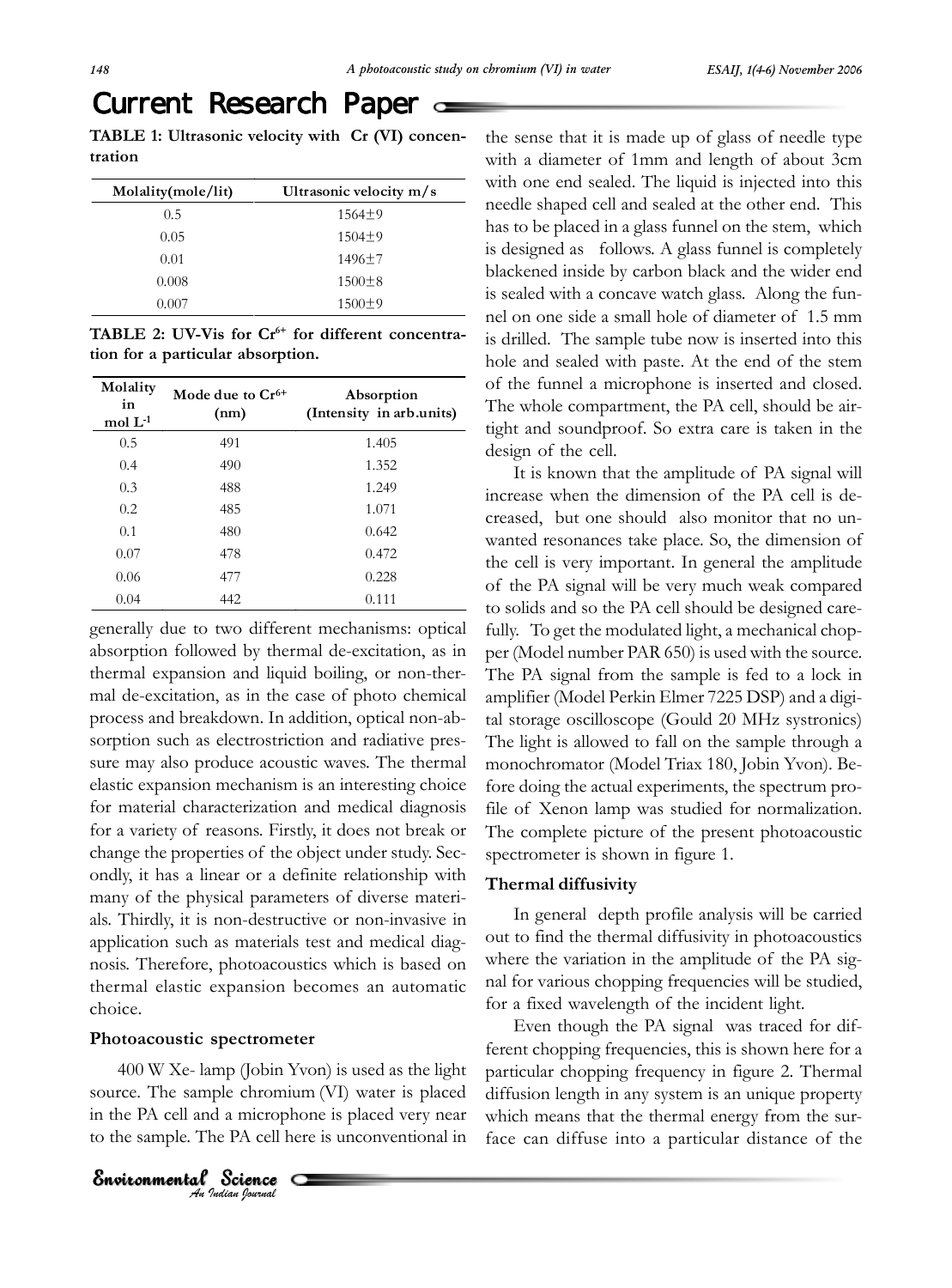⅁





## **function of time for different Cr(VI) concentrations (mole/lit).**

sample and beyond which thermal energy cannot diffuse. Naturally this becomes a unique property and hence the thermal diffusivity. So,thermal diffusivity measurements were carried out for different Cr(VI) concentration using the present technique.

The intensity at the centre of the probe beam can be expressed by**[11]**

$$
S = \frac{I_t - I_{\infty}}{I_t} = S_{t=0} = \frac{1}{\left(1 + 2n\frac{t}{t_c}\right)^2} \quad \text{where} \quad S_{t=0} = \frac{I_{\infty} - I_0}{I_0}
$$

which is actually the variation of PA signal  $\sqrt{ }$ *S*0 where  $(S_0 - signal at time t = 0 and S - signal at time$ (t) as a function of time.From the slope of  $\sqrt{\frac{S_0}{S}}$  as a

function of time, the value of characteristic time constant (t<sub>c</sub>) corresponding to each concentration is found out.To start with water and acetone are taken as the samples and measurements are done. The measured values of  $t<sub>c</sub>$  for water and acetone are in good agreement with those reported in the literature**[11]**. Thermal diffusivity then calculated using these  $t_{\rm s}$  values and the comparison with the literature is good.

The characteristic time constant  $t_c$  is related to the thermal diffusivity (D) and beam radius (ω) through the relation  $t_{c} = \omega^2 / 4D^{[11]}$ . To eliminate the uncertainty in the determination of beam radius, a reference sample with known thermal diffusivity is used to determine the thermal diffusivity of the unknown sample. In our case, water was used as the reference sample. Thus,

$$
D = \frac{D_{water}t_c^{water}}{t_c}
$$

where  $D$  and  $t_c$  correspond to the Cr (VI) water. Using the present set up, the thermal diffusivities of water with different concentration of Chromium (VI) were determined and shown in TABLE 3.

Eventhough Lima et al.**[8]** have carried out open window PA technique, here we have obtained a calibration graph (Figure 4) for concentration of Cr(VI)

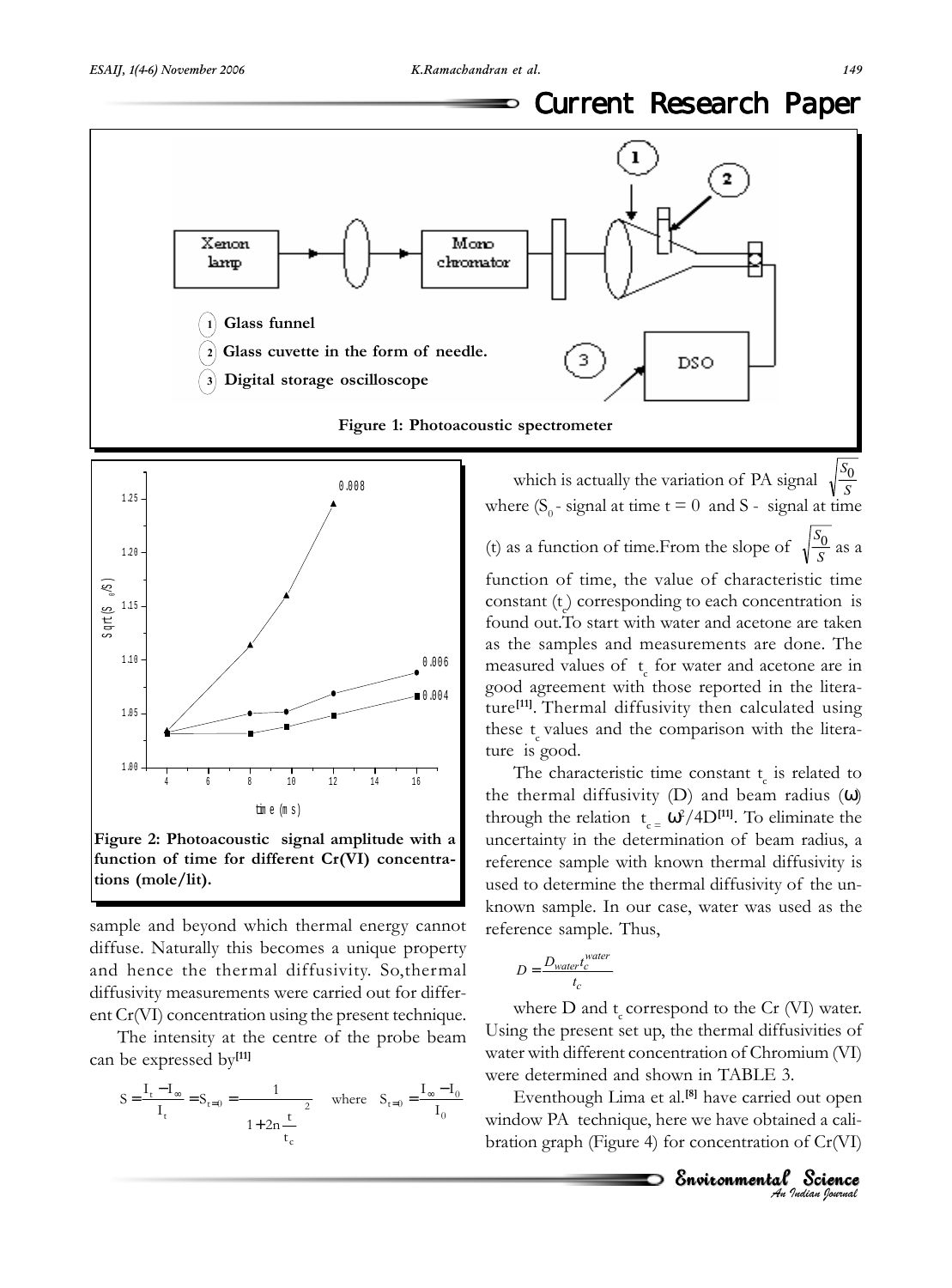# Current Research Paper

**TABLE 3: Thermal diffusivity with Cr(VI) concentration**

| Molality     | Thermal diffusivity $x10^{-3}$ cm <sup>2</sup> /s |
|--------------|---------------------------------------------------|
| 0.01         | 0.056                                             |
| 0.008        | 0.066                                             |
| 0.007        | 0.074                                             |
| 0.006        | 0.1                                               |
| 0.005        | 0.15                                              |
| 0.004        | 0.2                                               |
| 0.003        | 0.29                                              |
| 0.002        | 0.33                                              |
| 0.001        | 0.49                                              |
| 0.000        | 1.43                                              |
| (pure water) | (1.465)                                           |

and the change in thermal diffusivity.

Similarly a graph (Figure 3) is given connecting the concentration and the amplitude of the PA signal. The present measurements, figure 3 is compared with the work of Lima et al, where open window PA technique is used. The agreement is so good that the present technique is equally acceptable and the construction of the setup is very simple compared to Lima et al. As the concentration of chromium (VI) increases in water, the absorption also increases and so there is an increase in the strength of the PA signal.

But, figure 3 show an interesting behaviour here. As the concentration of Cr (VI) in water decreases, thermal diffusivity increases. This is possible because more and more ions will scatter more the incident energy in all direction in liquid and so there is a possibility in the reduction of thermal diffusion. For water this is  $0.001465$  cm<sup>2</sup>/sec. i.e., when no Cr (VI) present. This clearly shows that very small concentration of Cr (VI) to the level of 0.05  $\mu$ mol L<sup>-1</sup> can be easily found out from the calibration graph figure 4. Thus it is demonstrated that the calibration graph connecting thermal diffusivity and concentration (Cr VI) is very useful than PA amplitude.

#### **Photoacoustic spectrum**

Environmental Science

Photoacoustic spectrum will be proportional to the absorption of the sample. The PA spectrum of the water sample was obtained by recording the PA signal as a function of the wavelength of the inci-

*An Indian Journal*







dent beam (from 400nm-700nm) for a constant modulation frequency of 20 Hz. The PA spectrum for liquid is normalized using the PA spectrum obtained for air in the allowed region of Xe lamp. This is given in figure 5 just for one sample. The uv-vis study on the same sample is 470nm.

We have obtained a peak at about 520 nm for Cr (VI) concentration of 0.05 mol L-1. Andrzej et al.**[12]** has found the molar absorption coefficient at the absorption band maximum 546 nm.